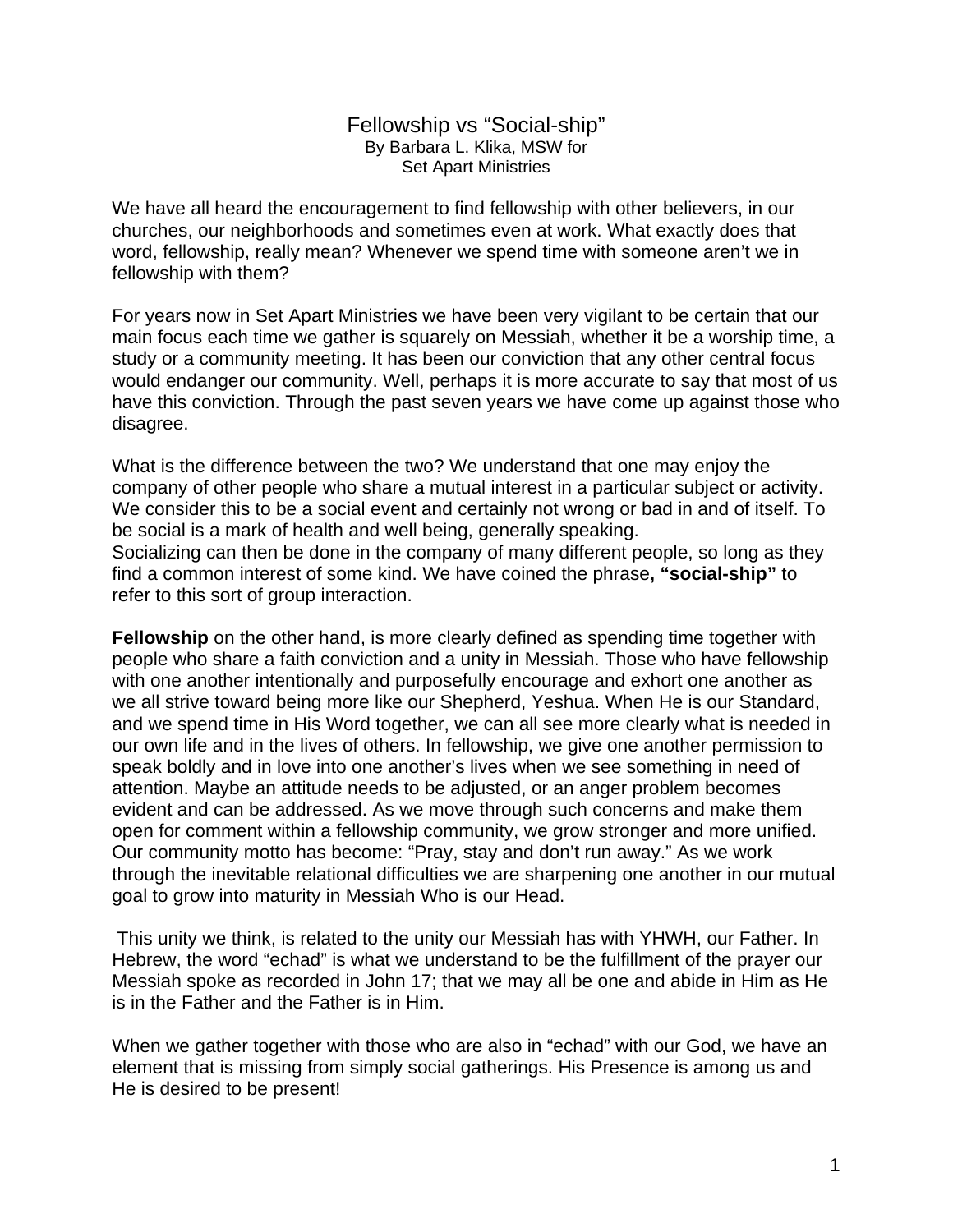So what happens if the group of Believers who make up an assembly or a church begin to drift away in their focus on Him? When our eyes fall to one another, or the urgency of events around us, we are much weaker in our ability to stand together, and can easily fall into divisions over such things as style and type of worship, prayer or maybe even the color of the carpet in the sanctuary.

We see this ability to remain in "echad" with Messiah and with one another as one element of our maturity. Though all of us must grow older, not everyone actually matures. It is painful to see an apparently mature person behave as a sulky two year old or rebellious teen yet this happens all too often among our gatherings of called-out ones. That's what we are, you know. "Called out" ones: a peculiar people who are called and equipped to become set apart for our God. "To be holy as He is holy."

The best example I can point to of the combination of issues of maturity and **fellowship vs. social-ship** involve the use of food during gatherings of Believers. It is good to spend time with one another, and snacks or full meals are a time honored way to develop intimacy between people. As long as it remains one element of the gathering and does not become the focus, food seems appropriate to share. If the food-- quantity, type, special recipes, or the need to tend to it during worship or study—becomes so much a focus of those who come together that they are distracted from Messiah worship or study, it has become a snare to the community.

It may seem funny to address such an issue yet in our discussions with other fellowship leaders we have found many similar stories. If people aren't allowed the type or quantity or attention to food that they desire, they have left the group over it. In such a situation, we would conclude that the heart motivation for being a part of a group was not their faith in Messiah but perhaps more of the desire to belong or draw attention to themselves through their food preparation skills.

When such an issue comes up, we would encourage leaders to quietly speak with the people involved and ascertain what their motivation or distraction with food is all about. Hopefully, they will be open to this interest and will be willing to pray about their behavior and its ramifications. It is not just personally that this matters but in community as well. Have you ever experienced a situation where there was a strong sense of prayerful connection with our God only to have someone who is worried about it being time to do something else dampen the experience? Or perhaps you have found as several communities have expressed; they find that their worship is more deep, intimate and sweet when the larger group goes home early? Too often, it seems that we only want to worship when it is convenient for us, rather than offering that sacrifice of praise, which is one hallmark of a mature believer.

Yeshua has encouraged us, as has Sha'ul/Paul, to walk by faith and not by sight. We are to develop our spirit and our ability to walk according to His guidance rather than remain focused on our bodily needs.